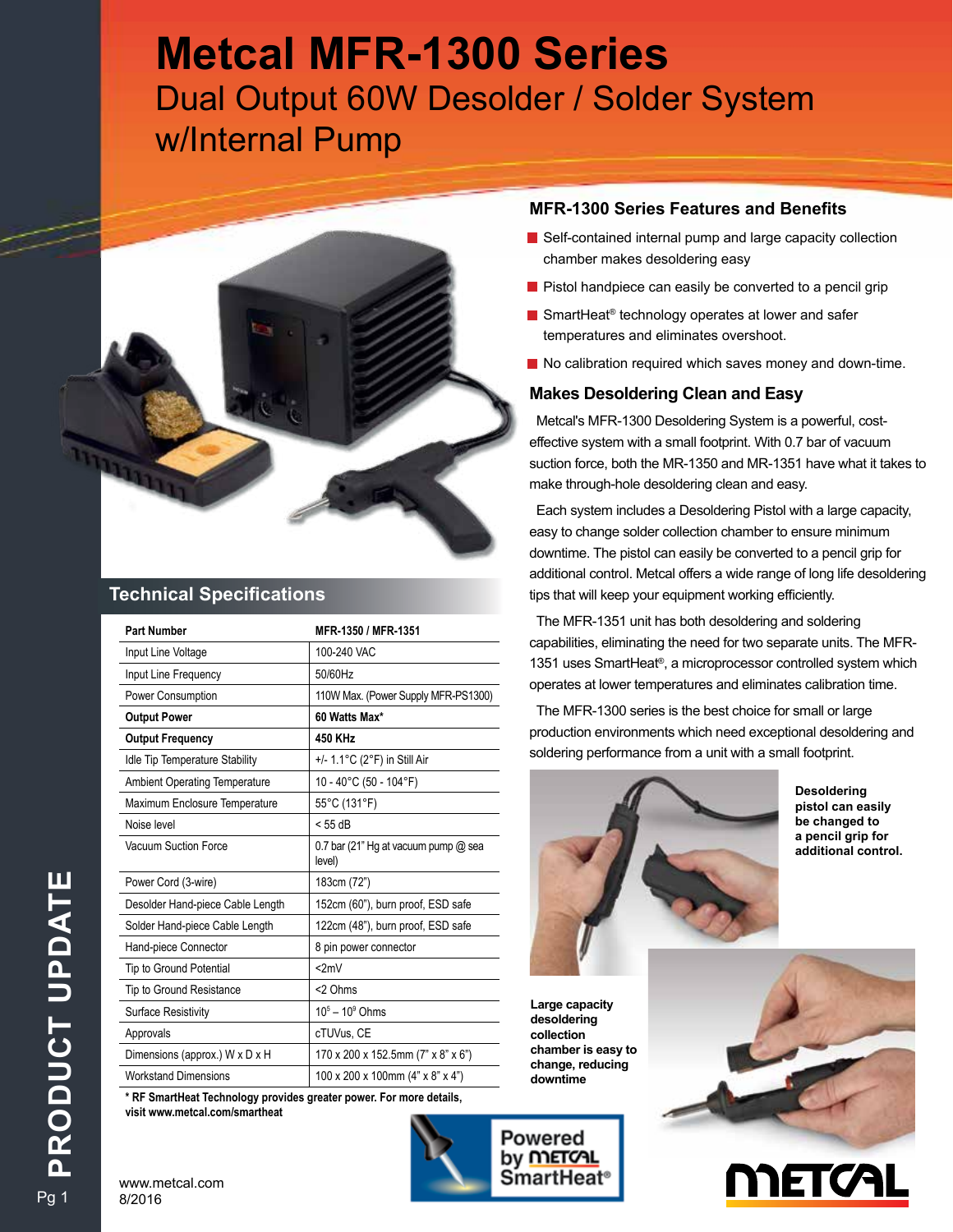# **Metcal MFR-1300 Series 60W Dual Output System w/Internal Pump**

#### **MFR-1300 Series System and Accessories**

| Part No.              | Photo          | <b>Description</b>                          |  |  |
|-----------------------|----------------|---------------------------------------------|--|--|
| <b>MFR-1350</b>       | 1              | Desolder System with Internal Pump          |  |  |
| Includes:             |                |                                             |  |  |
| <b>MFR-PS1300</b>     | A              | Dual Output Power Supply                    |  |  |
| <b>MFR-H5-DS</b>      | в              | Desolder Hand-piece                         |  |  |
| <b>MFR-WSDSU</b>      | С              | Workstand for Desolder Hand-piece           |  |  |
| <b>DXP Tips</b>       | D              | Desoldering Tips (SOLD SEPARATELY)          |  |  |
|                       |                |                                             |  |  |
| <b>MFR-1351</b>       | $\overline{2}$ | Desolder / Solder System with Internal Pump |  |  |
| Includes:             |                |                                             |  |  |
| <b>MFR-PS1300</b>     | A              | Dual Output Power Supply                    |  |  |
| <b>MFR-H5-DS</b>      | в              | Desolder Hand-piece                         |  |  |
| <b>MFR-WSDSU</b>      | C              | Workstand for Desolder Hand-piece           |  |  |
| MFR-H1-SC2            | Е              | Solder Hand-piece                           |  |  |
| WS <sub>1</sub>       | F              | Workstand for Solder Hand-piece             |  |  |
| <b>DxP Tips</b>       | D              | Desoldering Tips (SOLD SEPARATELY)          |  |  |
| <b>SxP Cartridges</b> | G              | Soldering Cartridges (SOLD SEPARATELY)      |  |  |
| <b>RxP Cartridges</b> | н              | Rework Cartridges (SOLD SEPARATELY)         |  |  |



**DxP Desoldering Tips See pgs. 4 D**

**SxP Soldering Cartridges See pgs. 5 - 6 G**



**1** A B C



**A**

**MFR-PS1300 Power Supply - Dual output w/3 position switch (Left/Both/Right)**



#### **Also Available - MFR-1150 Desoldering / Soldering Unit**



**MFR-1150 Desoldering System includes: MFR-PS-1100** - Power Supply **MFR-HS-DS** - Desolder Hand-piece **MFR-WSDSX** - Workstand with Venturi **MFR-FTKIT** - Air Hose and Fittings Kit (for shop air connections) **AC-TC** - Desolder Tip Cleaner Tool

#### **Also Available From Metcal - MFR-1150 Desoldering System**

Metcal also offers the MFR-1150 Desloldering System - a single output system and a workstand with a built in venturi helps to efficiently eliminate unwanted solder. The workstand uses your shop air system to create a **.85 bar vacuum**, which helps remove and collect nonessential solder.

The MFR-1150 includes a Desoldering Pistol with an easy to change, large capacity solder collection chamber to ensure minimum downtime. The pistol can easily be converted to a pencil grip for additional control. Metcal offers a wide range of long life desoldering tips that will keep your equipment working efficiently.

For more information about Metcal's MFR-1150 Desoldering System or any Metcal product, **visit www.Metcal.com or contact your local Metcal representative.** 



PRODUCT UPDATE **PRODUCT UPDATE**

Pg 2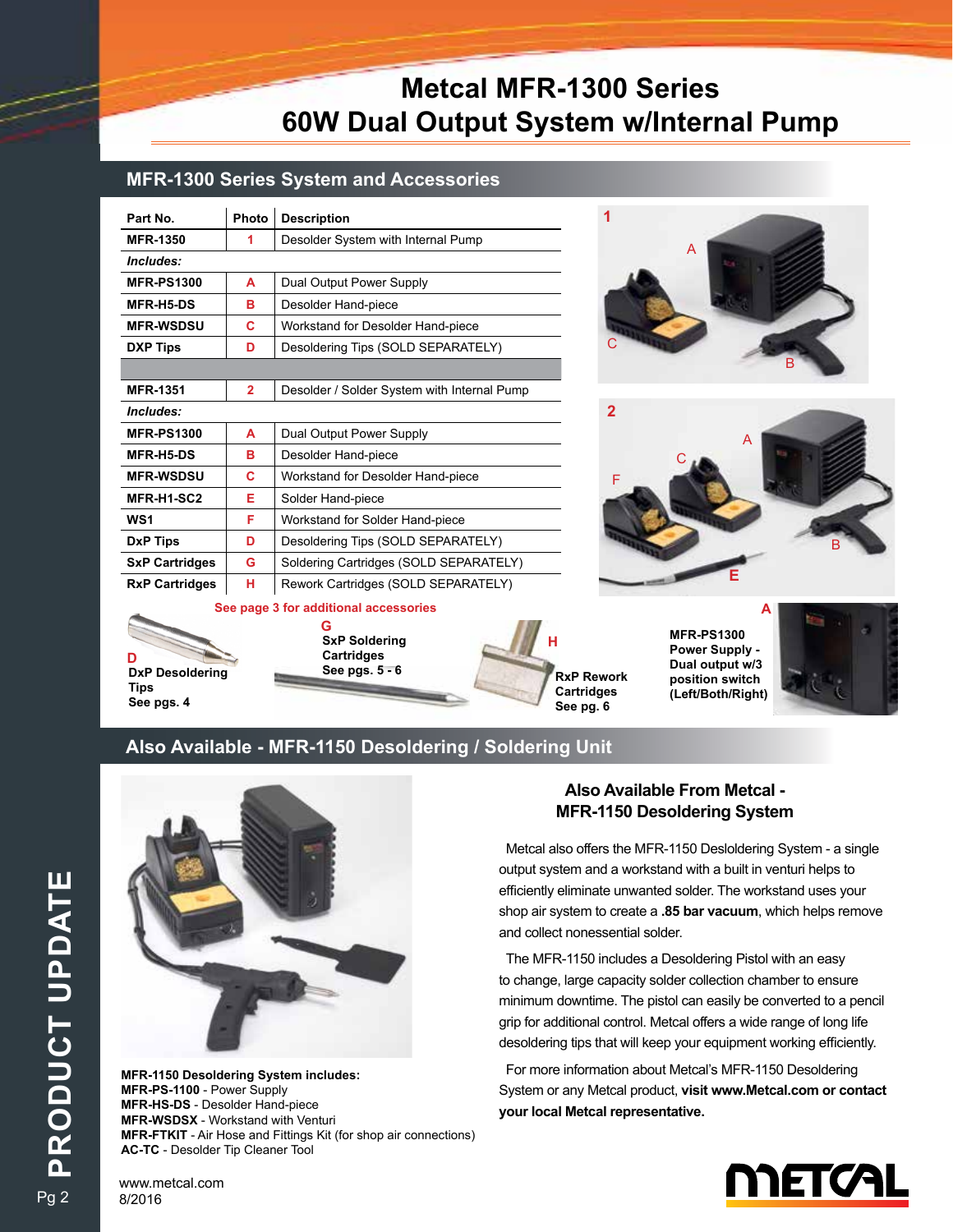# **Metcal MFR-1300 Series Accessories and Replacement Parts**



|              |    | Hand-pieces and replacement coils            |
|--------------|----|----------------------------------------------|
|              |    | MFR-H1-SC2 3 Cartridge Solder / Rework Hand- |
|              |    | piece (MFR)                                  |
| MFR-H2-ST2   |    | Tip Solder Hand-piece (MFR)                  |
| MFR-CA3      |    | Coil Assembly for MFR-H2-ST2                 |
|              |    | Hand-piece (MFR)                             |
| MFR-H4-TW    | 5. | Precision Tweezer Hand-piece                 |
|              |    | (MFR)                                        |
| MFR-H6-SSC 6 |    | SSC Cartridge Solder Hand-piece              |
|              |    | (MFR)                                        |
| MFR-H5-DS    |    | Desolder Hand-piece                          |
| MFR-HSREC    |    | Cartridge Solder / Rework Hand-              |
|              |    | piece with long cord (1.83m / 6ft)           |
| MFR-HSRLR    |    | Cartridge Solder / Rework Hand-              |
|              |    | piece with long reach access                 |
|              |    |                                              |

| Ī. |
|----|
|    |
|    |



| Workstands   |                                      |
|--------------|--------------------------------------|
| WS1          | Universal Auto Sleep Workstand       |
| WS2          | Round Auto Sleep Workstand           |
| WS2-NS<br>9. | Solder Workstand (PS-900)            |
| MFR-WSPT     | 10 Non Sleeper Precision Tweezer     |
|              | Workstand                            |
| MFR-WSDSX 11 | Venturi Workstand for Desolder       |
|              | Hand-piece                           |
| MFR-WSDSU    | Non Sleeper Workstand for            |
|              | Desolder Hand-piece                  |
| WS1CB        | Solder Rework Cradle Replacement     |
|              | for WS1 Workstand                    |
| WS2CB        | Solder Rework Cradle Replacement     |
|              | for WS2 Workstand                    |
| MFR-WSDSCB   | Replacement cradle for all MFR       |
|              | Desolder Workstands                  |
|              | * for all rectangular MFR workstands |

#### **Upgrade Kits**

| MFR-UK1     | Solder Cartridge Hand-piece          |
|-------------|--------------------------------------|
|             | (MFR-H1-SC2) and Workstand (WS1)     |
| MFR-UK2     | Solder Tip Hand-piece (MFR-H2-ST2)   |
|             | and Workstand (WS1)                  |
| MFR-UK4     | Tweezer Cartridge Hand-piece (MFR-   |
|             | H4-TW) and Workstand (MFR-WSPT)      |
| MFR-UK5     | Desolder Hand-piece (MFR-H5-DS)      |
|             | and Workstand (MFR-WSDSX)            |
| MFR-UK6     | Solder Cartridge Hand-piece (MFR-H6- |
|             | SSC) and Workstand (WS2)             |
| MFR-H5-DS-C | Desolder Hand-piece (MFR-H5-DS)      |
|             | and Workstand cradle (MFR-WSDSCB)    |
|             |                                      |

# Lead-Free Process Identification

| wə 1 a | 12 Green Universal Auto Sleep<br>Workstand |
|--------|--------------------------------------------|
|        |                                            |
| WS1CG  | Green Solder Rework Cradle                 |
|        | Replacement for WS1 Workstand              |
| WS2CG  | Green Solder Rework Cradle                 |
|        | Replacement for WS2 Workstand              |
| AC-CK1 | 13 Green Identification Ring for SxV       |
|        | Cartridges (Pack of 50)                    |
| AC-CK3 | Green Identification Ring for SSC          |
|        | Cartridges (Pack of 50)                    |
| AC-CK4 | 14 Green Identification Ring for SxV       |
|        | Tips (Pack of 50)                          |

#### **Miscellaneous Accessories**

| AC-BRUSH | 15 Soft Brass Brush             |
|----------|---------------------------------|
| AC-CP2   | Cartridge and Tip Removal Pad   |
| AC-FX1   | 16 Fume Extraction Kit          |
| AC-IK    | Interlocking / Mounting Kit     |
| MFR-PM70 | Power Meter for MFR Series      |
| AC-Y10   | Yellow Sponge for WS1 Workstand |
|          | (Pack of 10)                    |
| AC-YS4   | Yellow Sponge Round for WS2     |
|          | Workstand (Pack of 10)          |
| AC-BP    | Brass Pad (Pack of 10)          |
|          |                                 |

#### **Desoldering Accessories**

| MFR-DC10  | Disposable Collection Chamber for<br>17 |
|-----------|-----------------------------------------|
|           | MFR-H5-DS (pack of 10)                  |
| MFR-DC100 | Disposable Collection Chamber for       |
|           | MFR-H5-DS (pack of 100)                 |
| MFR-HDCA  | 18 Coil Assembly for MFR Desolder       |
|           | Hand-piece                              |
| MFR-PG    | Replacement Pistol grip for             |
|           | MFR-H5-DS Hand-piece                    |
| AC-SK1    | Seal Kit Collection Chamber             |
|           | (pack of 2)                             |
| AC-VP     | Vacuum Port                             |
| AC-VL     | ESD Air Hose                            |
| AC-VPF    | Vacuum Port Filter (pack of 5)          |
| LM-PS     | Power supply for MFR-WSDSX              |
|           | with multi plug adapters                |
| AC-TC     | Desoldering Tip Cleaner Tool            |



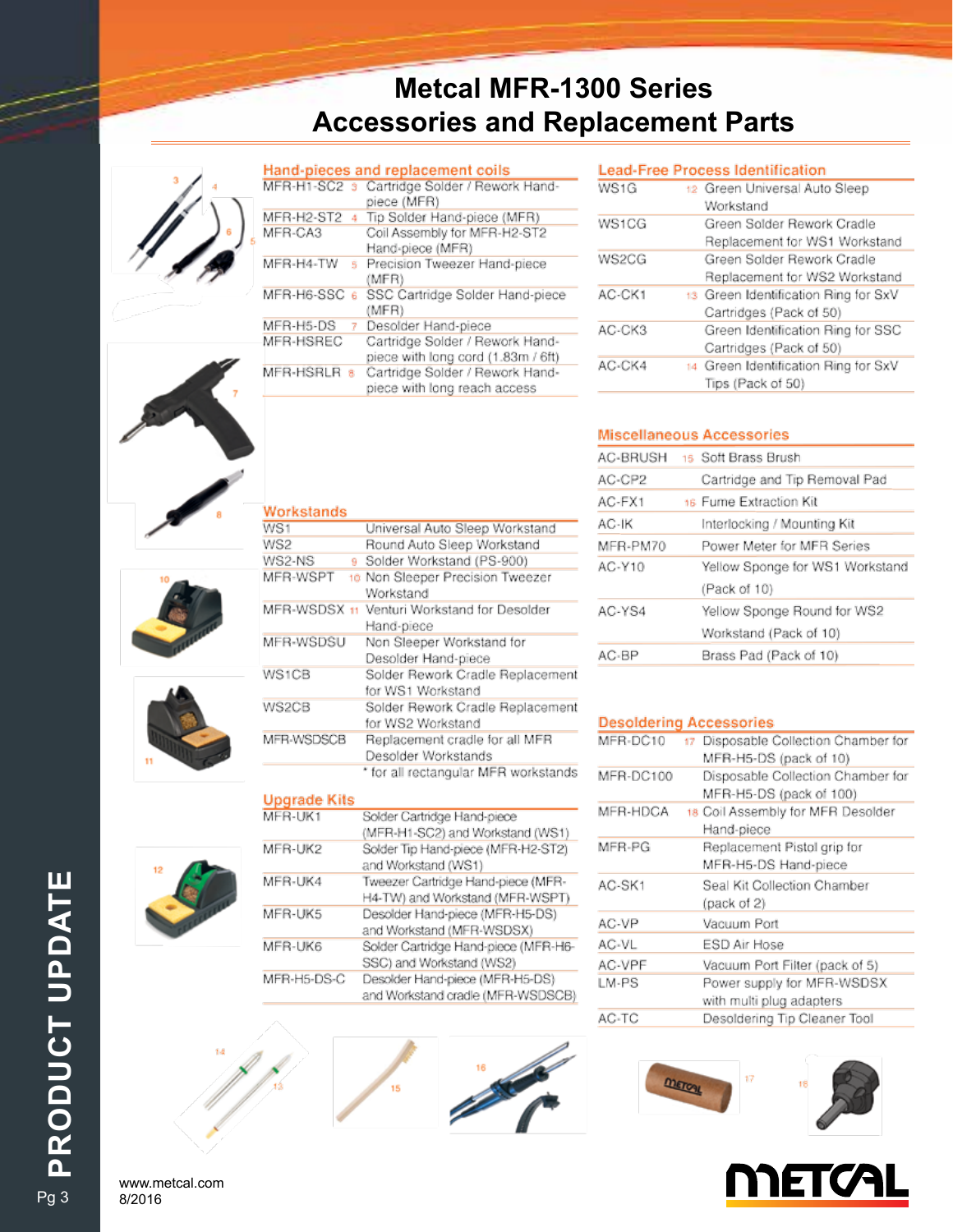## **Metcal MFR-1300 Series DxP Desoldering Tips**

|                                                                  | Compatible with: MFR-1150, MFR-1350, MFR-1351 systems with MFR-H5-DS hand-piece<br>and previous MFR-DSX, -DSI, -SDX, -SDI Systems with MFR-HDS hand-piece. |                |                |             |
|------------------------------------------------------------------|------------------------------------------------------------------------------------------------------------------------------------------------------------|----------------|----------------|-------------|
| <b>DXP DESOLDERING TIPS</b>                                      | All dimensions shown are in mm (inches)                                                                                                                    |                |                |             |
|                                                                  |                                                                                                                                                            | А              | в              | <b>TYPE</b> |
| B                                                                | DFP-CN2<br>DCP-CN <sub>2</sub>                                                                                                                             | 0.64<br>(.025) | 1.78<br>(.070) | Standard    |
|                                                                  | DFP-CN3<br>DCP-CN3                                                                                                                                         | 0.76<br>(.030) | 2.03<br>(.080) | Standard    |
| 5.54mm<br>0.218''<br>Standard<br>12.80mm<br>0.503"<br>Long Reach | DFP-CN4<br>DCP-CN4                                                                                                                                         | 1.02<br>(.040) | 2.28<br>(.090) | Standard    |
|                                                                  | DFP-CN5<br>DCP-CN5                                                                                                                                         | 1.27<br>(.050) | 2.64<br>(.104) | Standard    |
|                                                                  | DFP-CN6<br>DCP-CN6                                                                                                                                         | 1.52<br>(.060) | 2.84<br>(.112) | Standard    |
|                                                                  | DFP-CN7<br>DCP-CN7                                                                                                                                         | 2.41<br>(.095) | 3.63<br>(.143) | Standard    |
|                                                                  | DFP-CNL3<br>DCP-CNL3                                                                                                                                       | 0.76<br>(.030) | 2.03<br>(.080) | Long Reach  |
|                                                                  | DFP-CNL4<br>DCP-CNL4                                                                                                                                       | 1.02<br>(.040) | 2.28<br>(.090) | Long Reach  |
|                                                                  | DFP-CNL5<br>DCP-CNL5                                                                                                                                       | 1.27<br>(.050) | 2.64<br>(.104) | Long Reach  |

 $F$  = FR4 / Fiberglass, for most standard applications  $T$  = Temperature Sensitive  $C$  = Ceramic for high thermal demand applications.

See pages 5 - 6 for SxP Soldering Cartridges and page 6 for RxP Blade Rework Cartridges

www.metcal.com<br>8/2016

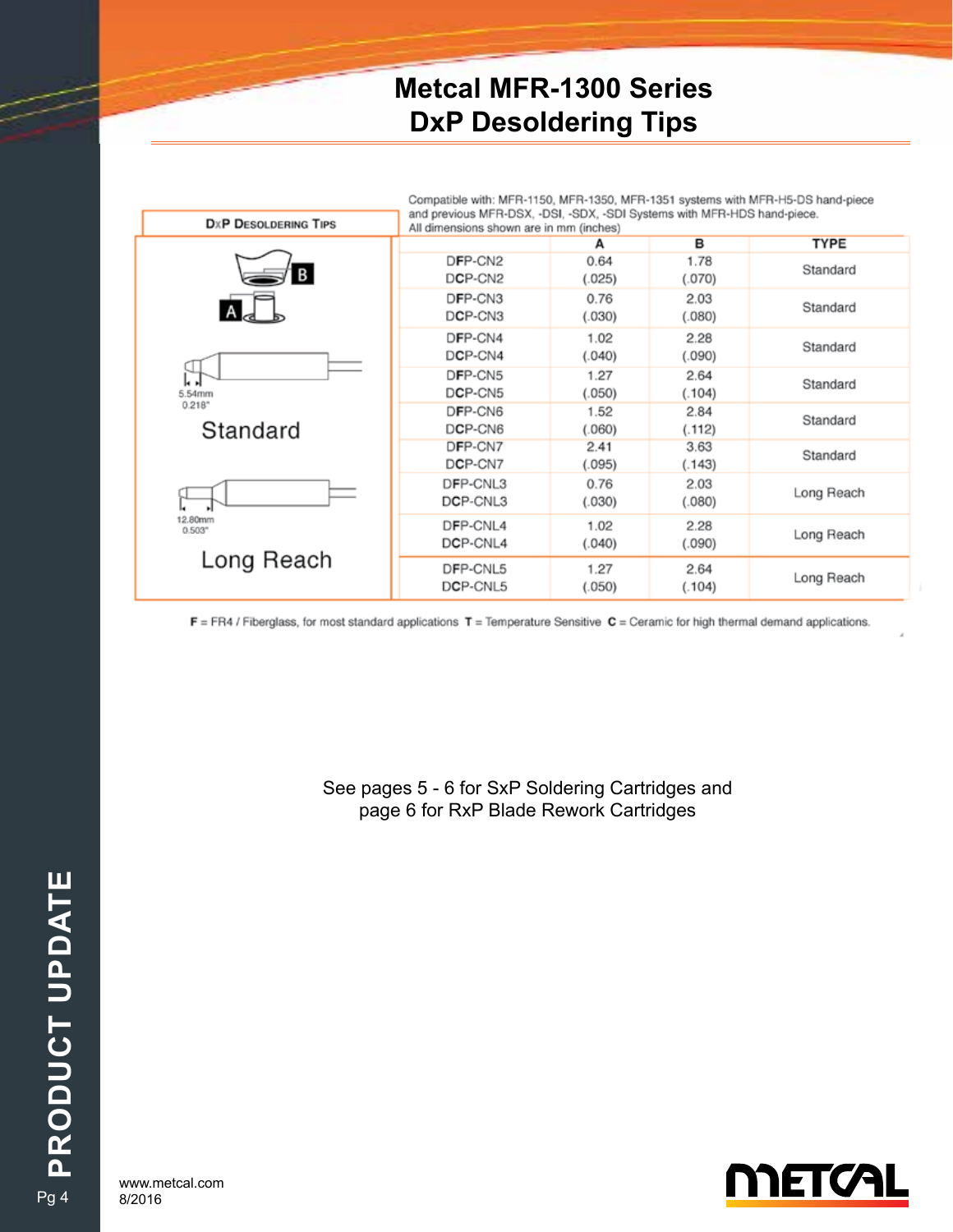### **Metcal MFR-1300 Series SxP Soldering Cartridges**

**SXP SOLDERING & REWORK** Compatible with: MFR-1110, MFR-1161, MFR-1351, MFR-2211, MFR-2241 Systems and MFR-H1-SC hand-piece **CARTRIDGES** S**F**P-CN04 S**F**P-CH10  $0.34"$ 0.36" 8.6 CONICAL S**T**P-CN04  $\frac{3.22}{9.2mm}$  $\overline{A}$ 0.016" CHISEL S**T**P-CH10 щ S**C**P-CN04 0.4mm  $0.04" \rightleftharpoons$ U. S**C**P-CH10 1mm HO NOS S**F**P-CNB04 0.6" S**F**P-CH15 S**T**P-CNB04 15.21mm 0.016" 0.39" 10mm ΥП 0.4mm S**C**P-CNB04 S**T**P-CH15 0.06" S**C**P-CH15 1.5mm S**F**P-CNL04 0.59" 14.9mm S**T**P-CNL04 0.016" S**F**P-CHB15  $0.4<sub>mr</sub>$  S**C**P-CNL04 0.474" S**T**P-CHB15  $0.06$   $12.04$ mm S**F**P-CN05 1.5mm S**C**P-CHB15 S**T**P-CN05  $0.02$  S**C**P-CN05 S**F**P-CH20 0.4"<br>10.0mm S**F**P-CNB05 S**T**P-CH20 0.08" 0.579" 14.7mm S**T**P-CNB05 S**C**P-CH20 2.0mm 0.02" S**C**P-CNB05 0.5mm S**F**P-CHL20  $-35^{\circ}$ 0.632" S**F**P-CNL06 16.04mm  $13.9002 -$  S**T**P-CHL20 q 202 S**C**P-CNL06 cT 0.08" 2.0mm C fam S**C**P-CHL20 S**F**P-BVL10 0.56" S**F**P-CH25 14.22mm S**T**P-BVL10 .394" 0.04" S**T**P-CH25 10mm S**C**P-BVL10 1.0mm 0.1" S**C**P-CH25 2.5mm S**F**P-DRH05 **BEVEI** 0.6"  $15.21$ mm S**T**P-DRH05 S**F**P-CH30 0.5mm 0.12" 3.0mm S**C**P-DRH05 S**T**P-CH30 0.43" 11.0mm S**C**P-CH30 S**F**P-DRH610 .039" Q S**T**P-DRH610 1.0mm S**F**P-CH35 HOOF S**C**P-DRH610 .45" 11.6 mm 0.14" S**T**P-CH35 3.5mm S**F**P-DRH15 0.43" S**C**P-CH35  $1.5<sub>1</sub>$ 11.0mm S**T**P-DRH15 S**C**P-DRH15 S**F**P-CH50 0.3" 7.6mm S**T**P-CH50 0.2" S**F**P-DRH615 5mm 60° .06" S**C**P-CH50 1.5mm S**T**P-DRH615 S**C**P-DRH615 .46" 11.6mm S**T**P-WV20 S**F**P-WV20 S**F**P-DRH35 HOOF $0.14^{o}$  S**T**P-DRH35 S**C**P-WV20 3. Serv S**C**P-DRH35 S**T**P-WV30 KNIFE S**F**P-DRK50 S**F**P-WV30 0.2" S**T**P-DRK50  $\overline{\phantom{a}}$ 5.0mm S**C**P-WV30 0.63" S**C**P-DRK50 16mm Sec 112-4-12099-00

**F** = FR4 / Fiberglass, for most standard applications **T** = Temperature Sensitive **C** = Ceramic for high thermal demand applications.